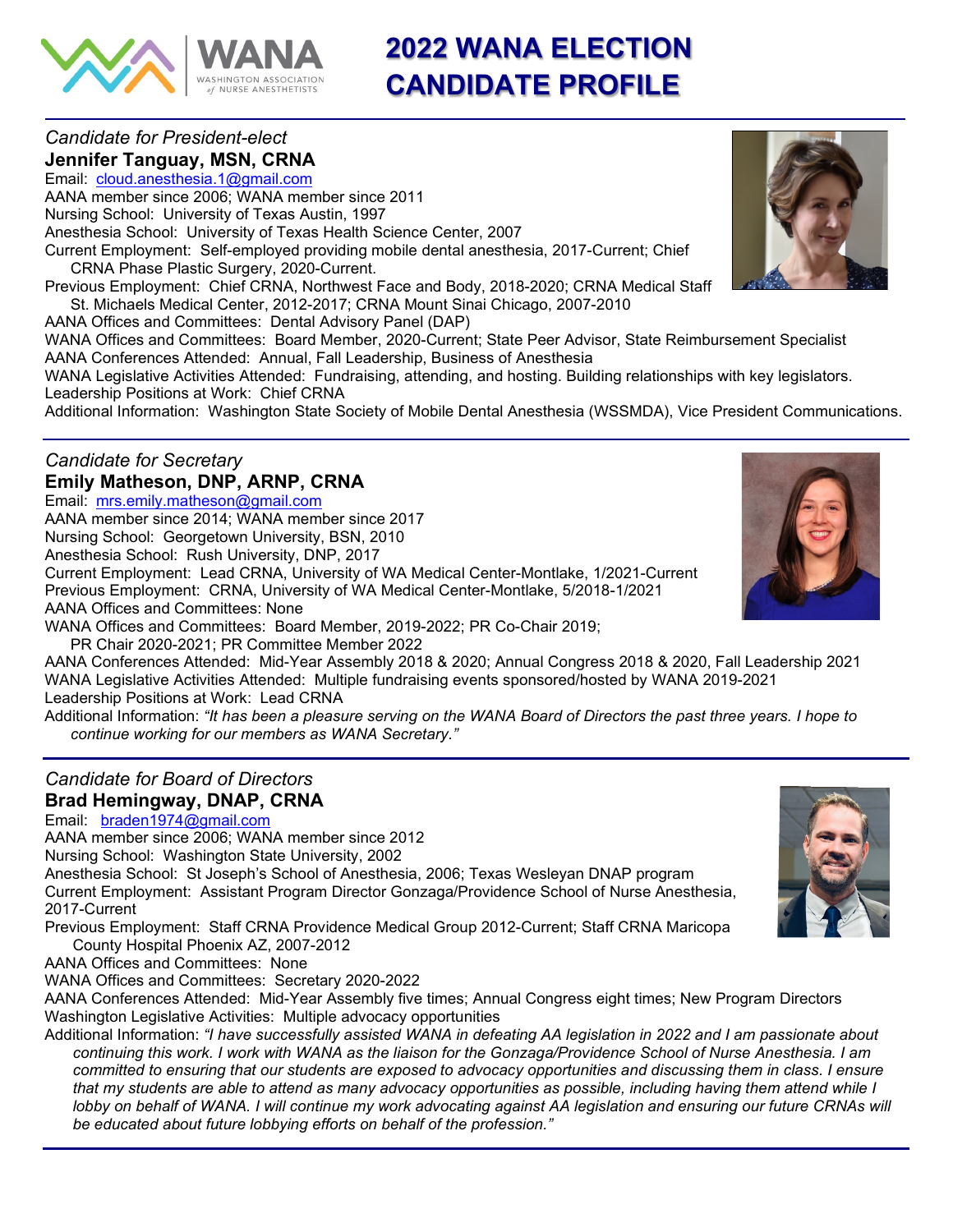# *Candidate for Board of Directors* **Michael Mieiniczek, MSN, CRNA**

Email: [mmielnic@gmail.com](mailto:mmielnic@gmail.com) AANA member since 2016; WANA member since 2021

Nursing School: Fitchburg State University, 2013

Anesthesia School: University of Scranton, 2018

Current Employment: CRH Anesthesia, Independent Contractor, Somnia Anesthesia,

2021-Present Previous Employment: USAP Austin, TX, Harvard Medical Faculty Physicians (Beth Israel Hosp)

AANA Offices and Committees: None

WANA Offices and Committees: None

AANA Conferences Attended: Speaker AANA Conference 2018

WANA Legislative Activities Attended: None

Additional Information: AANA Foundation Student Representative, 2017-2018; Podcast interview for Anesthesia Community. "Succinylcholine Overview" [https://www.fromtheheadofthebed.com/episode39/;](https://www.fromtheheadofthebed.com/episode39/) Podcast interview for Anesthesia Community. "Top Drawer Run Down"<https://www.fromtheheadofthebed.com/episode51/>

*"As board member, my goal is to further the objective of CRNA practice by working with our leadership team at WANA to protect our scope of practice and educating the public of our role in Washington State. Protecting our profession from the proliferation of AAs is objective number 1. Furthering the public's education and advocating for our profession for its fullest practicing potential (especially QZ billing) will be top priorities for me if elected board member.*

*My experience includes being the first to bring AANA representation to my anesthesia school, being interviewed several times on anesthesia podcasts and invited to speak on multiple occasions at both the state and national levels. I have practiced in 3 different states in a variety of practice setting (independent to strict ACT) and negotiated independent solo contracts in Washington, while never undervaluing our skills as Nurse Anesthetists. Thank you."*

### *Candidate for Board of Directors and Board Development & Nominating Committee Chair* **Ebony McNeal, MSN, ARNP, CRNA**

Email: [ebony.mcneal@gmail.com](mailto:ebony.mcneal@gmail.com)

AANA member since 2012; WANA member since 2017

Nursing School: Case Western Reserve University, Frances Payne Bolton School of Nursing, 2008 Anesthesia School: Old Dominion University, 2014

Current Employment: Kaiser Permanente of Washington – Central Campus, Seattle, WA, 2019-Current

Previous Employment: Providence Regional Medical Center, Everett, WA 2017-2019, Portsmouth

Anesthesia Associates of Maryview Medical Center & Bon Secours Health Center, Harbour View in Portsmouth and Suffolk, VA, 2015-2017

AANA Offices and Committees: None

WANA Offices and Committees: Board of Directors, 2019-present; Communications Committee Member and Chair, and Wellness Committee

AANA Conferences Attended: Fall Leadership Conference

WANA Legislative Activities attended: Rep. Simmons fundraiser

- Leadership positions at work: Clinical Educator, 2020-Current, Kaiser Permanente Central Campus, Capitol Hill. I have given talks to OR staff and managers as well as anesthesia departments on topics such as anaphylaxis & anaphylactoid reactions and case studies, malignant hyperthermia with case studies and mock scenarios, and reviews of peripheral nerve block techniques along with ultrasound use for neuraxial anesthesia.
- Student Clinical preceptor, 2018-2019, Providence Pavilion for Women & Children in Everett, WA. I worked as a clinical preceptor for the doctoral level Gonzaga SRNAs in a busy, high risk obstetrics hospital.
- Clinical perioperative Coordinator & Anesthesia Provider, 2018; Traveled to Guatemala with a volunteer organization called Heal the Children to perform pediatric ENT surgeries. For this experience, I helped to set up the operating system, provided preoperative, intraoperative, and recovery room care, and helped perform over sixty anesthetics in a week.
- Additional Information: *"As my term on the WANA Board comes to a close, I am proud of the new connections with the membership and leadership that I have made, advancements and improvements that I have helped come to fruition such as helping to redesign the WANA website and being able to relay membership concerns and issues to the Board, and working to engage membership in the effort to defeat the recent AA Bill. I realize that my work is not yet complete. I hope to continue serving the membership as Board member for another term as well as Chair of the Board Development & Nominating Committee."*